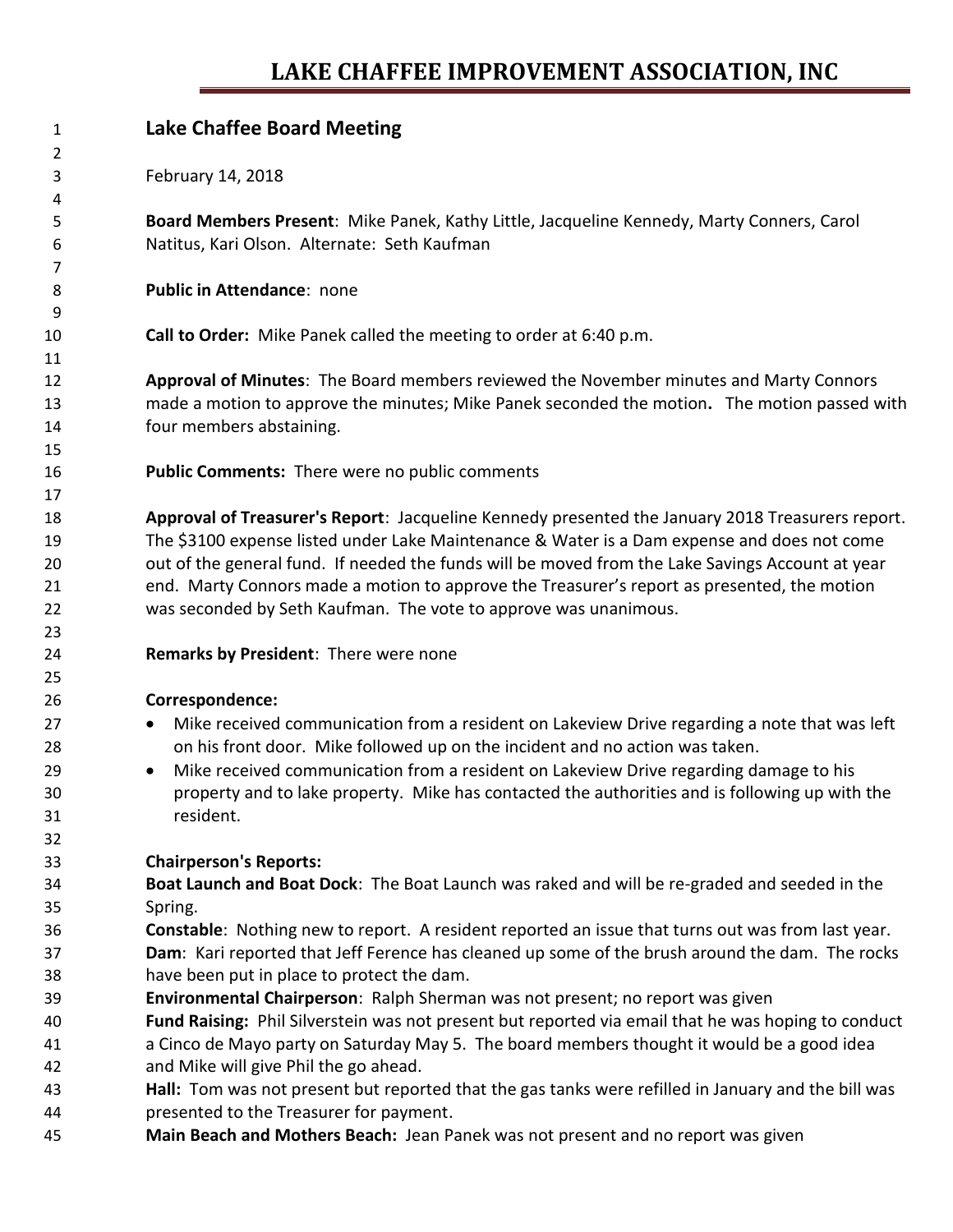## **LAKE CHAFFEE IMPROVEMENT ASSOCIATION, INC**

- **Road Chairperson:** Mike has received no negative feedback from members this month. **Tax Collection:** Tom Martin was not present but reported that the two oldest taxes have been given to the attorney for collection and we expect to see some funds soon. Additionally, there is a sale pending that will bring in some back taxes. **Website:** Jacqueline reported that no further progress has been made on the website. **Old Business**: None **New Business**: Marty Connors reported that the syphon at the damn will need some attention in the warmer weather to find a better way to secure and protect it.
- **Adjournment:** Kari Olson made a motion to adjourn, seconded by Kathy Little. The meeting adjourned at 7:27 pm.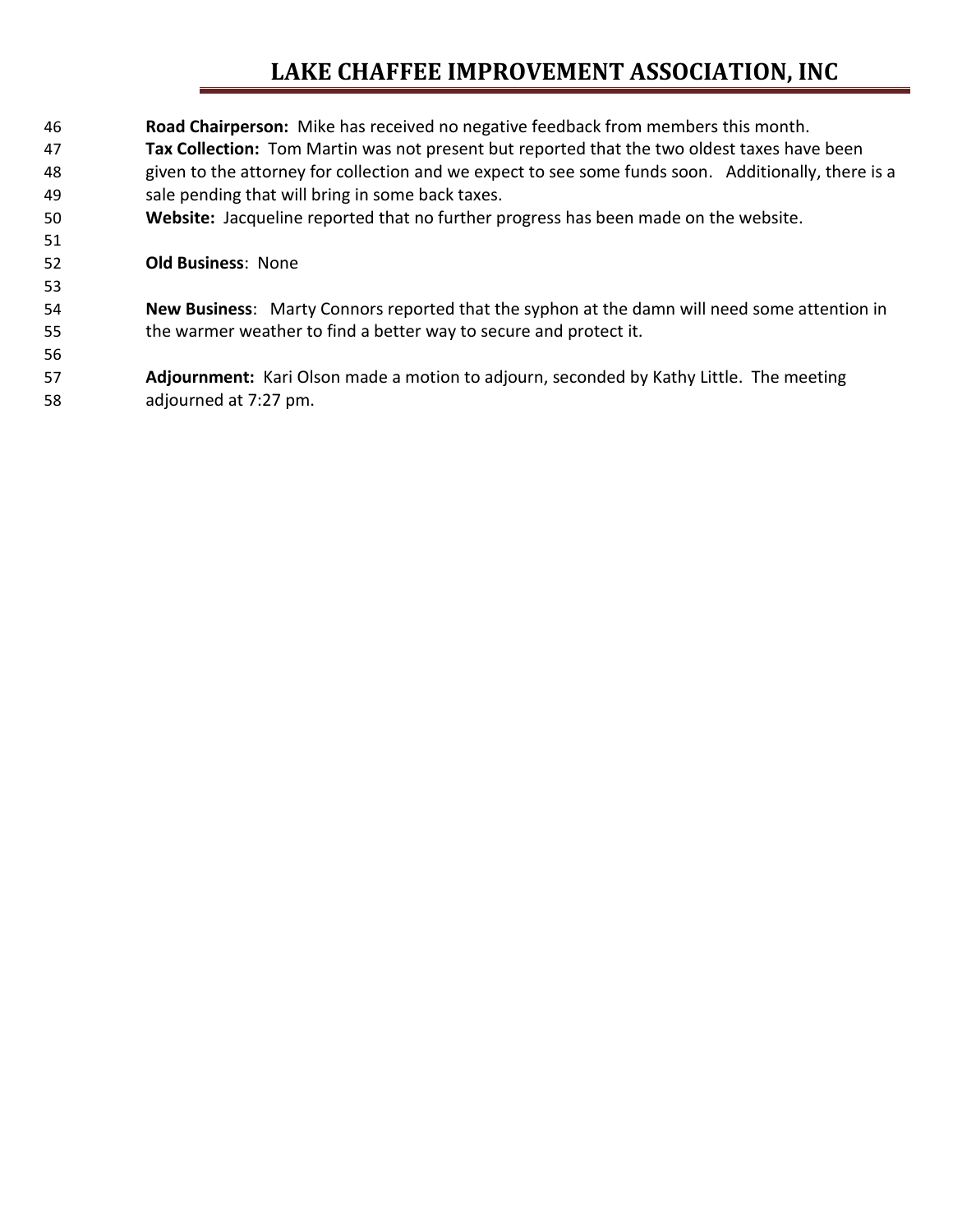#### Run Date: 02/14/2018 00:14

# **L.C.I.A Treasurer's Report January 2018**

|                                         | <b>Budget</b> |               |                                 |                             | <b>Prior Years</b> |             |
|-----------------------------------------|---------------|---------------|---------------------------------|-----------------------------|--------------------|-------------|
|                                         | 2017-2018     |               | January 2018                    | <b>Year to Date</b>         | 2016-2017          | 2015-2016   |
| <b>INCOME</b>                           |               |               |                                 |                             |                    |             |
| Taxes                                   | \$30,500.00   | \$0.00        |                                 | \$21,089.34                 | \$23,982.37        | \$26,125.00 |
| Past Tax + Interest + Fees              | \$5,000.00    | \$0.00        |                                 | \$3,520.16                  | \$6,445.41         | \$3,669.51  |
| Donations                               | \$0.00        |               | \$0.00                          | \$4,918.84                  | \$5,954.52         | \$4,460.92  |
| Rent                                    | \$0.00        |               | \$0.00                          | \$0.00                      | \$175.00           | \$150.00    |
| <b>Fund Raise</b>                       | \$500.00      |               | \$0.00                          | \$650.00                    | \$160.00           | \$167.50    |
| Website + Newsletter                    | \$150.00      |               | \$0.00                          | \$0.00                      | \$0.00             | \$0.00      |
| Int. + Other LCIA Accnts                | \$10.00       |               | \$2.01                          | \$7.35                      | \$12.23            | \$10.57     |
| Other                                   | \$0.00        |               | \$0.00                          | \$7,843.92                  | \$100.00           | \$0.00      |
| From Other LCIA Accounts                | \$0.00        |               | \$0.00                          | \$0.00                      | \$0.00             | \$0.00      |
| <b>Totals</b>                           | \$36,160.00   |               | \$2.01                          | \$38,029.61                 | \$36,829.53        | \$34,583.50 |
| <b>EXPENSE</b>                          |               |               |                                 |                             |                    |             |
| Hall Bldg Maint. + Septic               | \$700.00      |               | \$0.00                          | \$330.00                    | \$0.00             | \$1,979.00  |
| Hall Utilities (Elec + Heat)            | \$1,400.00    |               | \$541.16                        | \$999.28                    | \$1,082.81         | \$1,356.00  |
| Office Expense                          | \$450.00      |               | \$0.00                          | \$0.00                      | \$197.74           | \$270.78    |
| Mail + Postage                          | \$550.00      |               | \$0.00                          | \$0.00                      | \$351.44           | \$348.10    |
| Road Repair+Pave+Brush                  | \$7,000.00    |               | \$0.00                          | \$1,752.65                  | \$2,105.15         | \$6,445.70  |
| Road Snow Plow + Sand                   | \$15,000.00   |               | \$6,375.00                      | \$6,375.00                  | \$12,837.50        | \$11,212.50 |
| Insurance                               | \$9,400.00    |               | \$0.00                          | \$6,130.20                  | \$9,392.20         | \$9,330.20  |
| Legal Costs + Fees                      | \$750.00      |               | \$0.00                          | \$0.00                      | \$0.00             | \$352.00    |
| Beach Maint. + Recrea'n                 | \$2,500.00    |               | \$0.00                          | \$436.57                    | \$4,582.95         | \$2,443.93  |
| Landscaping                             | \$1,400.00    |               | \$0.00                          | \$500.00                    | \$0.00             | \$0.00      |
| Lake Maint. + Water                     | \$400.00      |               | \$3,100.00                      | \$3,205.00                  | \$490.00           | \$210.00    |
| To Other LCIA Accnts                    | \$500.00      |               | \$0.00                          | \$0.00                      | \$500.00           | \$500.00    |
| Website + Newsletter                    | \$600.00      |               | \$0.00                          | \$115.01                    | \$0.00             | \$0.00      |
| Other Contingency                       | \$200.00      |               | \$0.00                          | \$0.00                      | \$35.00            | \$57.14     |
| Miscellaneous Expense                   | \$0.00        |               | \$0.00                          | \$225.00                    | \$0.00             | \$0.00      |
| Anticipated Shortfall                   | \$5,200.00    |               | \$0.00                          | \$0.00                      | \$0.00             | \$0.00      |
| <b>Totals</b>                           | \$46,050.00   |               | \$10,016.16                     | \$20,068.71                 | \$31,574.79        | \$34,505.35 |
| <b>General Fund Balance</b>             |               |               |                                 | <b>Other Accounts</b>       |                    |             |
| <b>August 1st 2017 Starting Balance</b> |               | \$19,347.12   | <b>Special Checking Account</b> |                             | <b>Special Use</b> | \$1,767.28  |
| <b>Total Year Income</b>                |               | \$38,029.61   |                                 | <b>LCIA Savings Account</b> | Misc.              | \$9,923.34  |
| <b>Total Year Expense</b>               |               | (\$20,068.71) |                                 | <b>Lake Savings Account</b> | Lake & Dam         | \$9,515.59  |
| Balance (thru 1/31/2018)                |               | \$37,308.02   |                                 |                             | <b>Total</b>       | \$21,206.21 |